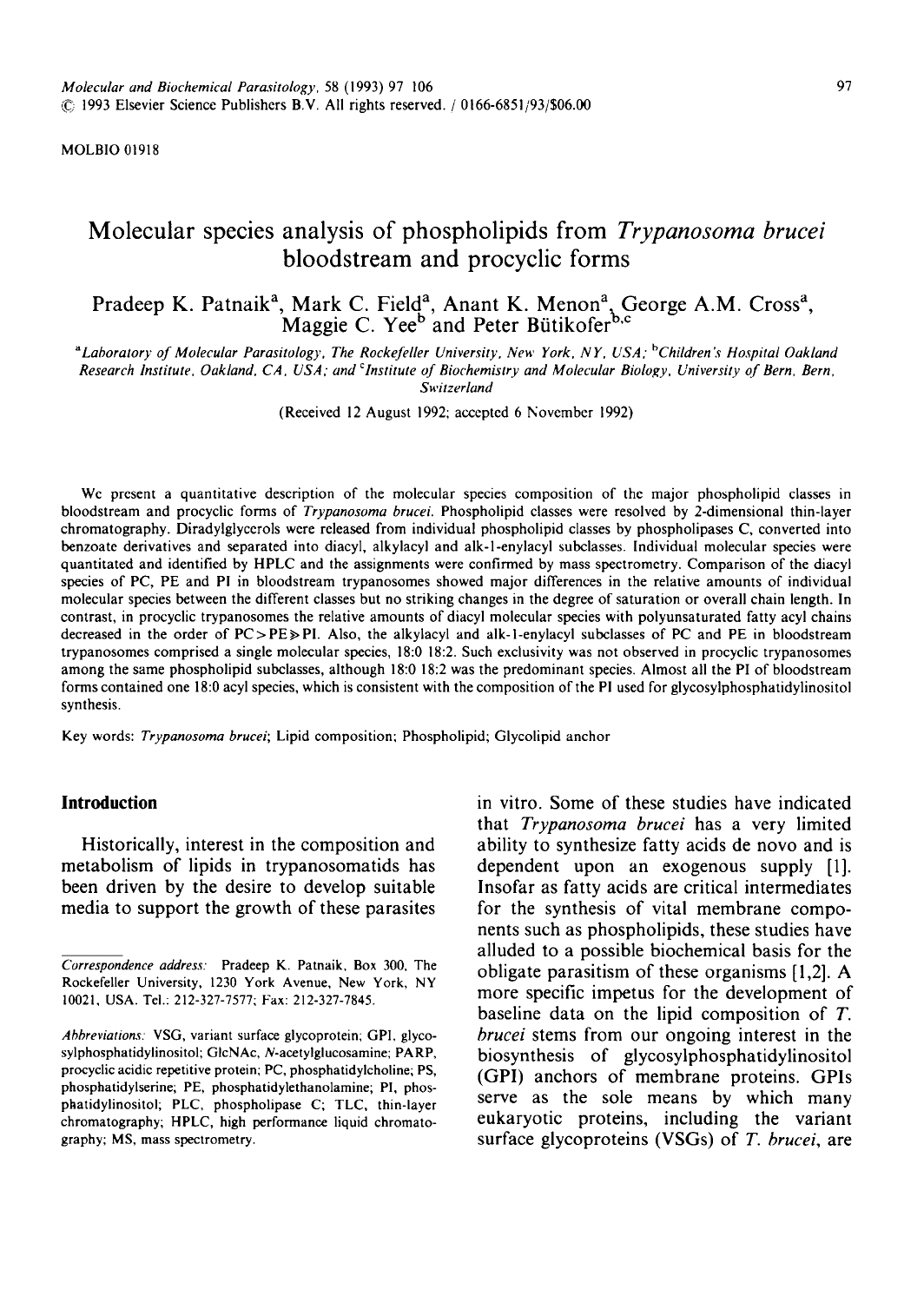anchored to cell membranes [3 5].

The core structure of GPI anchors, which consists of ethanolamine-phosphate-6  $m$ annose $\alpha$ l-2 mannose $\alpha$ l-6 mannose $\alpha$ l 4  $glucosamine\alpha$  6 inositoll-phosphate-lipid, is conserved over large evolutionary distances [6- 9], suggestive of a shared biosynthetic pathway. Additional sugar residues and/or phosphoethanolamine linked to the core mannose hydroxyls, or an additional fatty acid esterified to inositol, have been observed as elaborations of the basic structure. In addition, the VSG GPI anchor is unique in that the lipid moiety is exclusively 1,2-dimyristoylglycerol [10]. We and others have been interested in the biochemical basis of this remarkable specificity, which could provide a target for chemotherapy [11].

Biosynthetic intermediates in the construction of the GPI anchor have been identified in extracts of metabolically labelled trypanosomes and in experiments using trypanosome membrane preparations [12-20]. The structures of these intermediates suggest that GPI biosynthesis is initiated by the addition of Nacetyl-glucosamine (GIcNAc) to phosphatidylinositol (PI); subsequent steps include deacetylation of GIcNAc-PI and the sequential addition of mannose residues and phosphoethanolamine. None of the intermediates contain dimyristoyl-P1. Rather, the fatty acid moieties of the early intermediates (primarily  $C_{18:0}$  at the 1-position of the glycerol and as yet unknown fatty acids at the 2-position) are replaced by myristic acid late in the biosynthetic pathway by an apparently developmentally regulated fatty acid remodelling reaction [19,20].

In the procyclic insect mid-gut stage of its life-cycle, *T. brucei* expresses another abundant cell-surface protein (the procyclic acidic repetitive protein, PARP, or procyclin) that is glycolipid anchored [21]. Palmitoylation of inositol renders the PARP GPI anchor resistant to phosphatidylinositol-specific phospholipase C [21-24]. Furthermore, unlike the VSG GPI anchor in bloodstream forms, the mature anchor in procyclics does not contain dimyristoyl-PI. Intriguingly, the lipid moiety of the PARP anchor is a 1-stearoyl, 2-/yso-P1 species that is identical to one of the intermediates of the GPI fatty acid remodelling reaction seen in bloodstream forms [19,20,22,23].

We have been interested in determining the molecular species of PI that are available to, or selected by, the GIcNAc transferase in constructing the first GPI intermediate, GlcNAc-PI. In the process of characterizing the PI molecular species in bloodstream and procyclic trypanosomes, we obtained detailed information on the phospholipid composition of these organisms as well as the molecular species spectrum for each of the major phospholipids.

# **Materials and Methods**

*Solvents and glassware.* Solvents used were of HPLC grade. All glassware were baked at 535°C for 2 h and cooled to room temperature before use.

*Trypanosomes.* Bloodstream trypanosome clones of the Molteno Institute Trypanozoon antigenic type 1.5 (clone 118) of *T. brucei*  strain 427 were purified from infected rat blood as previously described [25]. Briefly, infected rat blood with a parasite concentration of 5  $8 \times 10^8$  cells ml<sup>-1</sup> was centrifuged at approximately  $1000 \times g$  for 10 min. and 'buffy coat' trypanosomes were removed, suspended in buffer (44 mM NaCl/ 57 mM Na<sub>2</sub>HPO<sub>4</sub>/ 3 mM KH<sub>2</sub>PO<sub>4</sub>/ 55 mM glucose, pH 8.0), and purified by passage through a column of DEAE-cellulose. Culture-adapted procyclic forms of *T. brucei* strain 427 were grown at 27"C in SDM-79 medium [26] supplemented with 10% heat-inactivated fetal calf serum (Gibco) and 7.5  $\mu$ g ml<sup>-1</sup> hemin. Cells were maintained at a density of  $5 \times 10^5 - 1 \times 10^7$  cells  $ml<sup>-1</sup>$ .

*Lipid extractions.* Lipids were extracted as described previously [18]. Trypanosomes were centrifuged at approximately  $1000 \times g$  for 10 min. and the supernatant was removed. 10 ml of chloroform/methanol  $(2:1, v/v)$  (referred to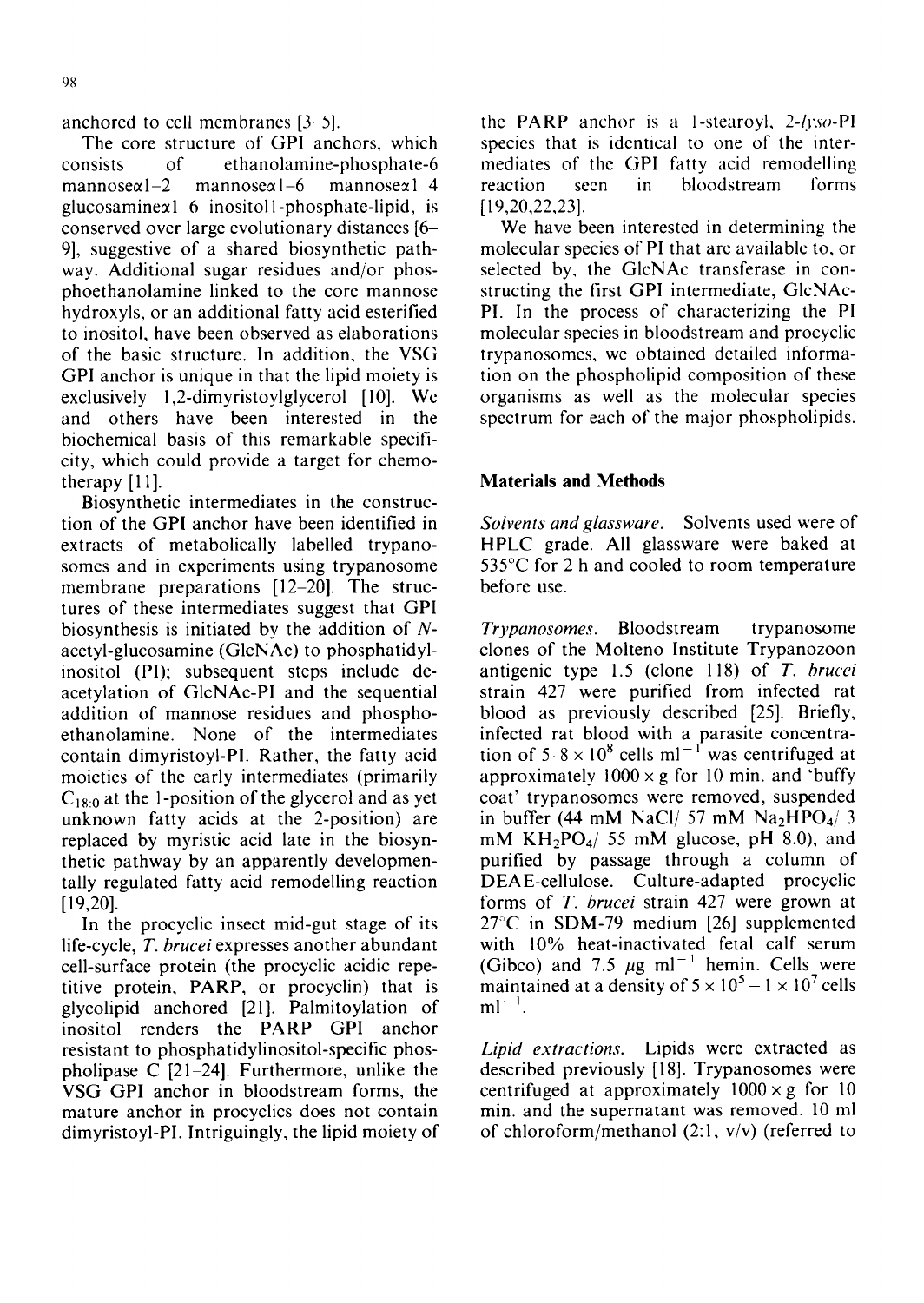as CM) was added to the cell pellets of approximately  $10^{11}$  bloodstream forms or 10<sup>10</sup> procyclics. The pellet was dispersed by stirring with a Pasteur pipette, followed by sonication in a bath sonicator. The tube was allowed to stand for 30 min following which it was centrifuged and the supernatant was removed and stored. The pellet was twice reextracted with CM and the extracts were pooled. The pooled extracts were subjected to repeated Folch washings before analysis [18]. The combined lipid extracts were dried under nitrogen, resuspended in a small volume of CM and stored under nitrogen at  $-20^{\circ}$ C.

*Analysis of phospholipid molecular species.*  Individual phospholipid classes were resolved by two-dimensional thin-layer chromatography (TLC) and identified by co-migration with pure lipid standards applied on the same TLC plates [27]. To determine the phospholipid composition of trypanosomes, lipids were visualized by iodine staining and the relative amounts of individual classes were measured by phosphorus analysis [28]. For analysis of molecular species, lipids were visualized by spraying with 1,6-diphenyl-2,3,5-hexatriene, scraped from the plates, and extracted from silica with chloroform/methanol/acetic acid/ water  $(50:39:1:10; v/v/v/v)$ . The combined extracts were washed once with 4 M NH<sub>4</sub>OH and dried under nitrogen. Diradyiglycerols of phosphatidylcholine (PC), phosphatidylethanolamine (PE), phosphatidylserine (PS) were obtained by treating the lipids with phospholipase C from *Bacillus cereus* (Boehringer Mannheim, Germany). Diradylglycerols of phosphatidylinositol (PI) were obtained by treating PI with PI-specific PLC from *Bacillus thuringiensis* (ICN Biochemicals, Cleveland, OH). The phospholipase treatments were carried out in a mixture of 2 ml buffer (100 mM Tris, pH 7.4/5 mM  $CaCl<sub>2</sub>$ ) and 2 ml ether at 37°C during vigorous mixing. Diradylglycerols were subsequently extracted with ether and immediately benzoylated as described by Blank et al. [29]. Diradylglycerobenzoates were separated into their subclasses (diacyl, alkylacyl, and aik-l-enylacyl types) by TLC in

benzene/hexane/ether (50:45:4; v/v/v) and analyzed by combined HPLC / mass spectrometry using the instrumentation described in [30,31] or in [32]. Briefly, HPLC separation of molecular species was done on an  $C_{18}$  reversephase column using a solvent system of acetonitrile/isopropanol (80:20; v/v). Individual peaks were quantitated by measuring absorbance at 230 nm. After the UV detector, methanol/0.2 M aqueous ammonium acetate was added via a T-connector, and the total flow was introduced through a thermospray interface into a VG Masslab 30-250 quadrupole mass spectrometer [30,31], or a Finnigan MAT model TSQ70 mass spectrometer [32]. The  $M^+Na^-$  and  $M^+NH4^+$  ions of the diradylglycerobezoates were monitored by selected ion recording. The relative amounts of the subclasses of each phospholipid class were determined by measuring absorbance at 230 nm in ethanol [29], or were calculated by integrating the  $A_{230 \ nm}$  peaks after HPLC. Both methods essentially gave the same results. The positional distribution of the fatty acyl and fatty alcohol chains of individual diradylglycerol molecular species was not determined.

# **Results and Discussion**

Although lipid compositional analyses of T. *brucei* membranes have been reported previously [2,33-35] the spectrum of individual phospholipid components, *i.e.* molecular species, has not been described. By using a combination of HPLC and mass spectrometry we have been able to separate, identify and quantitate the various molecular species of the major phospholipid classes in T. *brucei* bloodstream and procyclic forms.

*Phospholipid composition.* Analysis of the phospholipid composition of *T. brucei* showed that PC, PE and sphingomyelin were the most prominent classes in both bloodstream and procyclic forms, comprising about 80% of total membrane phospholipids (Table I). Our findings on the phospholipid composition of bloodstream form trypanosomes are in good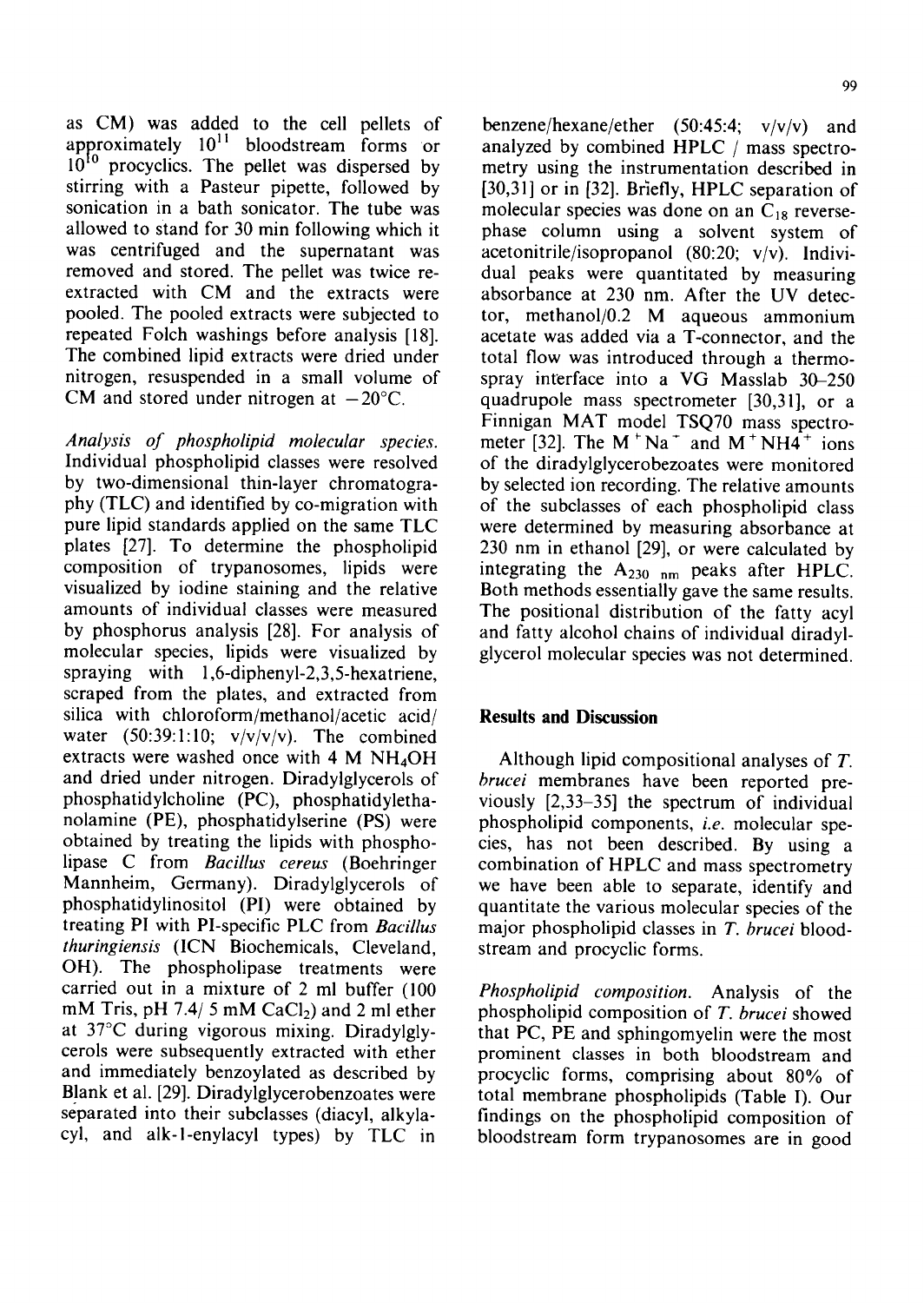agreement with earlicr results by Carroll and McCrorie [35]. Comparison of the phospholipid composition of bloodstream and procyclic trypanosomes showed no striking differences in the relative proportions of the major phospholipid classes, except the amount of sphingomyelin in procyclic forms was decreased as compared to bloodstream forms (Table I). Similar findings were reported previously on the comparison between bloodstream and procyclic forms of *Trypanosoma lewisi* and *Trypanosoma rhodesiense* [2].

The unknown lipid component seen after TLC separation of bloodstream and procyclicform trypanosome lipids ("X" in Table I) was tentatively identified as inositol sphingophospholipid. This identification was based on its reactions on TLC with specific reagents (positive staining for lipids and phosphorus; negative reaction with ninhydrin); in addition, its migration on TLC relative to other phospholipids was identical to that of isolated inositol sphingophospholipid in a similar TLC system [36]. The presence of inositol sphingophospholipids in trypanosomes may not be surprising since these lipids have been identified in *Leishmania mexicana me.vicana* [37].

*Phospholipid subclass composition.* Determi-

nation of the subclass composition of the major phospholipid classes demonstrated that PC and PE in both bloodstream and procyclic trypanosomes contained significant amounts of species belonging to the three subclasses, diacyl, alkylacyl, and alk-l-enylacyl (Table I). In bloodstream forms, PI was almost exclusively composed of diacyl molecular species, while in procyclics  $10\%$  of PI was of the alkylacyl type. PS from bloodstream forms contained both diacyl and alkylacyl species while alk-1-enylacyl species were essentially absent. In contrast, procyclics contained all three subclasses of PS. Interestingly, the relative amounts of alkylacyl type species were considerably increased in all procyclicform phospholipid classes as compared to the respective bloodstream-form classes. The reason for this and other differences between the phospholipids of bloodstream and procyclic trypanosomes are not known. However, they are likely to reflect biochemical changes associated with the transformation from one form to another. Also, since the synthesis of ether glycerophospholipids occurs through distinctly different pathways than that of the corresponding ester lipids [38-40], the above mentioned changes may not only be due to adaptations that occur through exchange of

#### TABLE 1

Phospholipid composition of procyclic and bloodstream-form trypanosomcs

| class   | Phospholipid Procyclic form trypanosomes |        |                                              |                | Bloodstream form trypanosomes |                                     |           |                |
|---------|------------------------------------------|--------|----------------------------------------------|----------------|-------------------------------|-------------------------------------|-----------|----------------|
|         | $Mol\%$<br>οf                            |        | Subclasses (mol% of each class) <sup>b</sup> |                | $Mol\%$<br>ΩË                 | Subclasses (mol% of each class) $b$ |           |                |
|         | total <sup>a</sup>                       | Diacyl | Alkylacyl                                    | Alk-1-enylacyl | total <sup>a</sup>            | Diacyl                              | Alkylacyl | Alk-1-enylacyl |
| PC      | 57.0 $\pm$ 1.1                           | 75.6   | 19.4                                         | 4.9            | $47.8 + 0.9$                  | 87.4                                | -7.0      | 5.5            |
| PE.     | $16.0 + 1.1$                             | 16.3   | 25.6                                         | 58.1           | $20.7 + 0.6$                  | 26.6                                | 14.6      | 58.7           |
| PI      | $8.3 + 0.3$                              | 89.0   | 10.5                                         | 1.0            | $5.4 + 0.2$                   | 99.0                                | 1.0       | < 1.0          |
| PS.     | $1.7 + 0.1$                              | 12.3   | 77.1                                         | 10.6           | $3.0 + 0.1$                   | 40.0                                | 60.0      | < 1.0          |
| PA      | $0.4 + 0.1$                              | n.d    | n.d                                          | n.d            | $0.5 \pm 0.3$                 | 99.0                                | 1.0       | 1.0            |
| CPL/PG  | $4.2 \pm 0.1$                            | n.d    | n.d                                          | n.d            | $1.1 \pm 0.4$                 | n.d                                 | n.d       | n.d            |
| SM.     | $5.2 + 0.3$                              |        |                                              |                | $14.5 + 0.6$                  |                                     |           |                |
| lyso PC | $5.1 + 0.4$                              |        |                                              |                | $0.5 + 0.3$                   |                                     |           |                |
| lyso PE | $1.6 \pm 0.2$                            |        |                                              |                | $1.0 \pm 0.2$                 |                                     |           |                |
| X       | $0.7 \pm 0.1$                            |        |                                              |                | $2.5 \pm 0.5$                 |                                     |           |                |
| Others  | $0.1 + 0.1$                              |        |                                              |                | $1.6 \pm 0.2$                 |                                     |           |                |

PC, phosphatidylcholinc; PE, phosphatidylethanolaminc; PI, phosphatidylinositol; PS, phosphatidylserine; PA. phosphatidic acid; SM, sphingomyelin: *CPL/PG* cardiolipin and phosphatidylglyccrol; X, unknown, n.d., not determined. "Mean  $\pm$  S.D of 4 6 determinations.

<sup>b</sup>Mean of 2 determinations.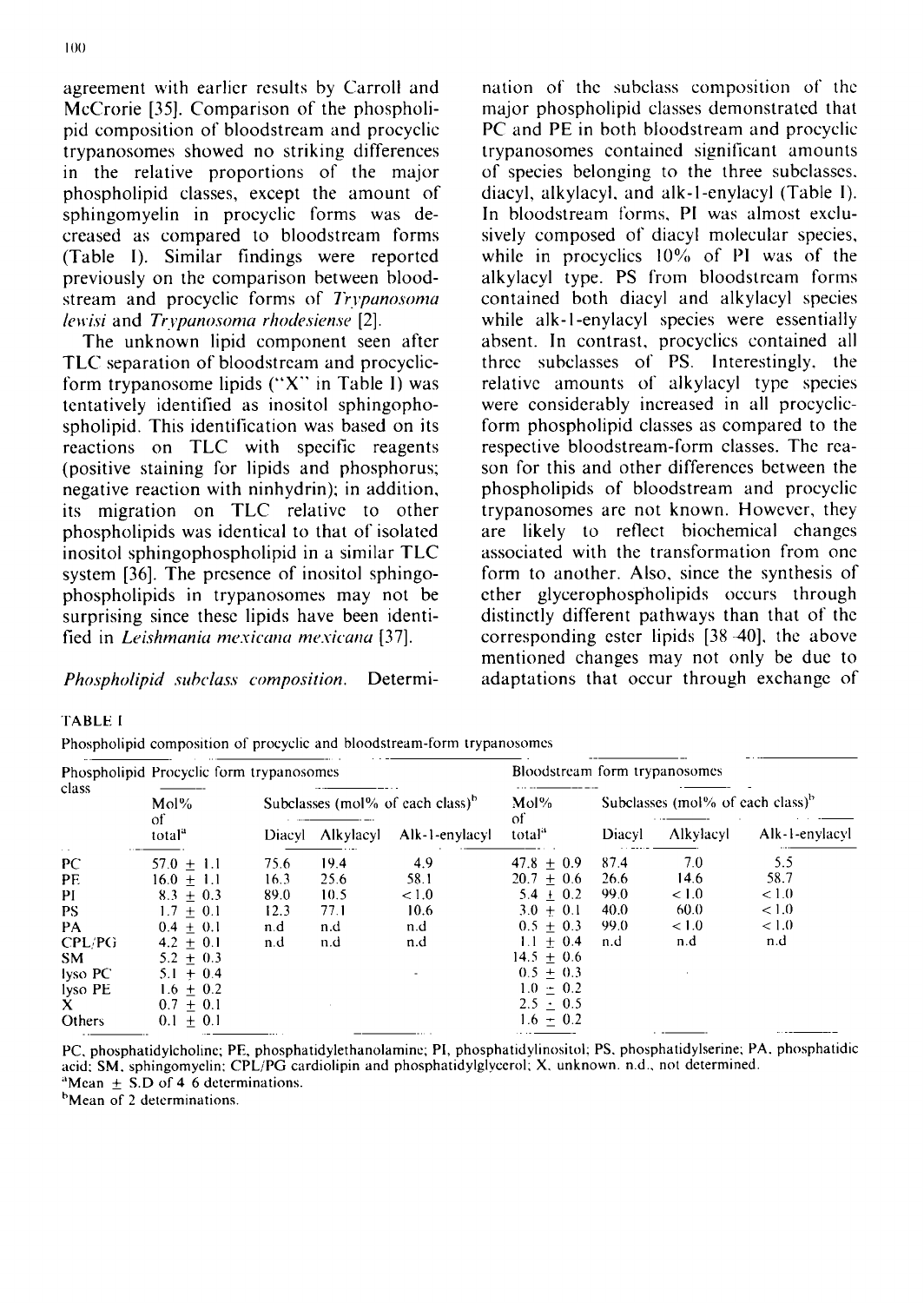| -TABLE II                                                                                 |  |  |
|-------------------------------------------------------------------------------------------|--|--|
| Molecular species composition of bloodstream form trypanosome diacyl glycerophospholipids |  |  |

a de alguna

| <b>Species</b>                                               | Class   |           |       |  |  |  |
|--------------------------------------------------------------|---------|-----------|-------|--|--|--|
|                                                              | PC $(%$ | PE $(% )$ | PI(%) |  |  |  |
| 18:2 22:5 + 18:2 22:6 <sup>a</sup>                           | 5.3     | tг        | n.d   |  |  |  |
| $[18:2 20:4 + 18:1 20:5]^{b}$                                | 6.2     | 0.9       | 0.7   |  |  |  |
| 18:122:6                                                     | 0.6     | 1.5       | 0.6   |  |  |  |
| 16:0 22:6 + $[18:2 \ 18:2 \ + \ 18:1 \ 18:1]$ <sup>b,a</sup> | 12.3    | 11.3      | 1.5   |  |  |  |
| $14:0$ 14:0                                                  | tг      | n.d       | tr    |  |  |  |
| 18:1 22:5                                                    | 3.2     | tr        | n.d   |  |  |  |
| $[18:1 20:4 - 16:0 22:5]^{b}$                                | 3.0     | 1.4       | tr    |  |  |  |
| $16:0$ 20:4 + 18:0 20:5 <sup>a</sup>                         | 0.9     | 1.4       | tr    |  |  |  |
| $18:0$ 22:6 + 18:1 18:2 + 18:1 22:4 <sup>a</sup>             | 11.3    | 7.7       | 15.0  |  |  |  |
| $16:0$ 18:2                                                  | 8.6     | 17.8      | 2.4   |  |  |  |
| 16:0 22:4                                                    | 4.3     | 2.0       | n.d   |  |  |  |
| 18:0 22:5                                                    | 2.0     | 1.7       | 7.5   |  |  |  |
| 18:0 20:4                                                    | 4.7     | 3.6       | 16.5  |  |  |  |
| $18:0$ $18:2$ + $16:0$ $18:1^a$                              | 23.0    | 2.9       | 28.1  |  |  |  |
| 18:0 22:4                                                    | 6.6     | 36.8      | 18.7  |  |  |  |
| $18:0$ $18:1$                                                | 2.9     | 0.5       | 6.4   |  |  |  |
| $16:0$ 18:0                                                  | 0.1     | 3.3       | tг    |  |  |  |
| Others                                                       | 5.4     | 7.1       | 1.2   |  |  |  |

Molecular species are listed in order of their elution from the HPLC column. Individual peaks were quantitated at the picomole level by measuring absorbance at 230 nm. The numbers represent mean values from 2-3 determinations. ~These species co-elute from the HPLC column; MS analysis indicates the presence of both (or all three) species. Italics indicate the less abundant species among the co-eluting group.

lib, these species co-elute from the HPLC column; MS analysis does not distinguish between the individual species.

tr, trace amounts. n.d, not detected. Major  $(5\%)$  components of each class are in bold type.

lipids between the trypanosomes and their environment but also involve regulation of different pathways of lipid synthesis.

species with polyunsaturated fatty acyl chains, with the predominant constituent usually containing 18:0 20:4 [39,41].

*Molecular species composition.* Analysis by combined HPLC/mass spectrometry of the benzoate derivatives of the different phospholipid subclasses demonstrated the presence of a large variety of individual species. Although comparison of the diacyl species of PC, PE and PI in bloodstream trypanosomes revealed major changes in the relative amounts of individual species between the different classes, we found no striking differences in degree of saturation or overall chain length between the classes (Table II). In contrast, in procyclic trypanosomes the relative amounts of diacyl molecular species with polyunsaturated fatty acyl chains clearly decreased in the order of  $PC > PE \geq P1$ , while the sum of the species, 16:0 18:1+ 18:0 18:2+ 18:0 18:1, increased from 13.8% in PC to 30.4% in PE and 79.3% in PI (Table III). This result is surprising since PI generally contains high amounts of molecular

Most interestingly, molecular species analyses of alkylacyl and alk-l-enylacyl subclasses of PC and PE in bloodstream trypanosomes demonstrated the presence of a single species only, i.e., 18:0 18:2 (Table IVA). To the best of our knowledge, this is the first example of an individual molecular species making up an entire phospholipid subclass. On the other hand, in procyclic trypanosomes we detected no such selectivity in the molecular species composition of alkylacyl and alk-l-enylacyl type phospholipid subclasses, although 18:0 18:2 was clearly the predominant species comprising 50-80% of total molecular species in each individual subclass (Table IVB). Interestingly, alkylacyl and alk-l-enylacyl subclasses of both bloodstream and procyclic trypanosomes were completely deficient in long chain  $(> C-18)$  polyunsaturated ( $>$  three double bonds) acyl and alkyl chains (Table IV).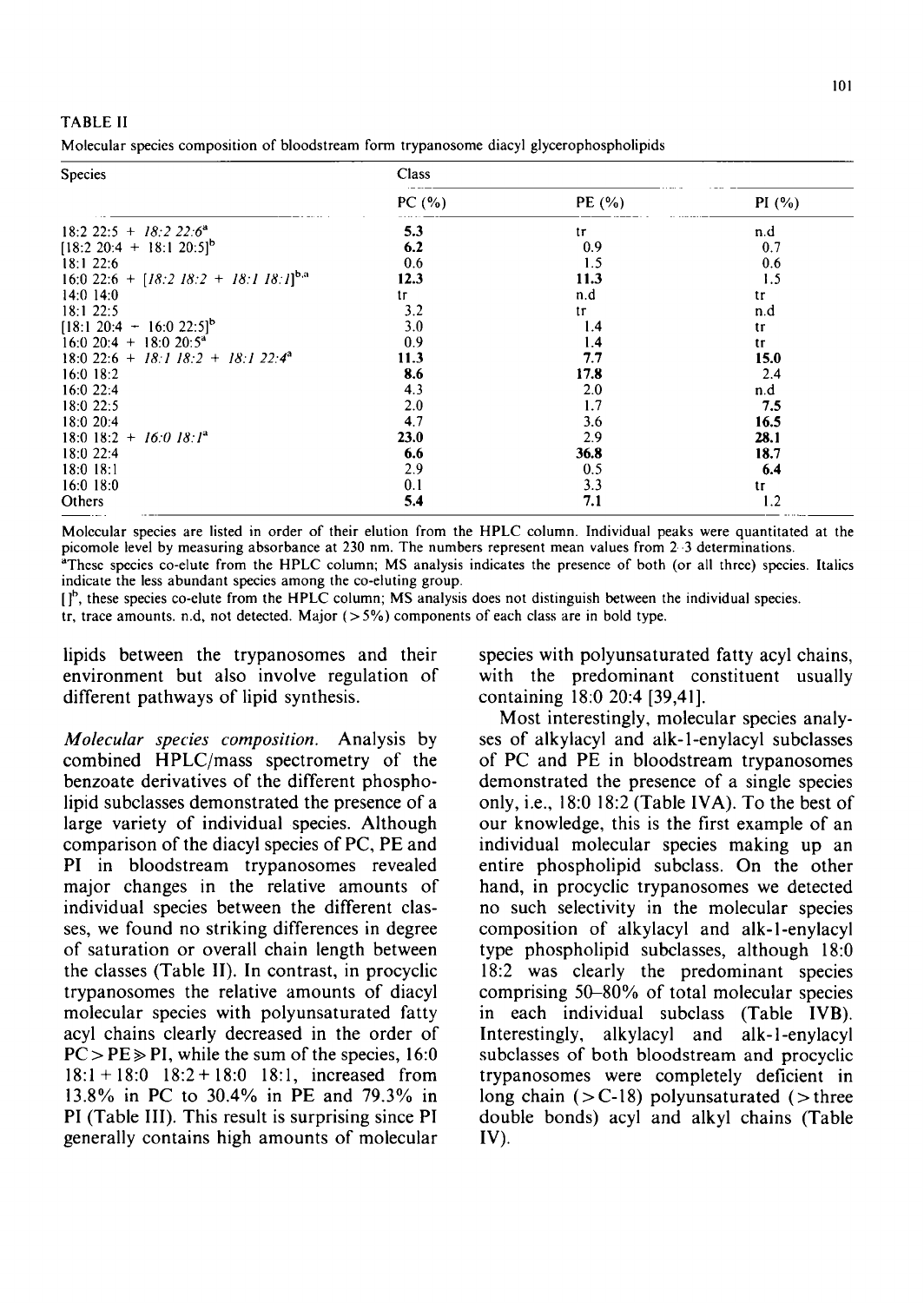## TABLE I11

|  | Molecular species composition of procyclic-form trypanosome diacyl glycerophospholipids |  |  |  |  |
|--|-----------------------------------------------------------------------------------------|--|--|--|--|
|  |                                                                                         |  |  |  |  |

| <b>Species</b>                                       | Class   |                  |                  |  |  |  |
|------------------------------------------------------|---------|------------------|------------------|--|--|--|
|                                                      | PC $(%$ | PE (%)           | PI $(^{0}/_{0})$ |  |  |  |
| $[18:2 20:4 + 18:1 20:5]^{b}$                        | 6.7     | 1.6              | 0.4              |  |  |  |
| 18:122:6                                             | 1.8     | 0.6              | n.d              |  |  |  |
| 16:022:6                                             | 4.7     | 0.8              | n.d              |  |  |  |
| $16:1$ 18:2 + [18:2 18:2 + 18:1 18:3] <sup>b,a</sup> | 15.7    | 11.0             | 1.8              |  |  |  |
| $14:0$ 14:0                                          | tr      | tr               | tΓ               |  |  |  |
| 16:0 18:3                                            | tr      | $\mathfrak{t}$ r | n.d              |  |  |  |
| 14:0 18:2                                            | n.d     | n.d              | tr               |  |  |  |
| 18:1 22:5                                            | 2.1     | 0.4              | n.d              |  |  |  |
| $[18:1\ 20:4\ +\ 16:0\ 22:5]^{b}$                    | 1.9     | 0.7              | n.d              |  |  |  |
| 18:1 18:2 + 16:1 18:1 + 18:0 22:6 <sup>a</sup>       | 29.6    | 19.4             | 5.9              |  |  |  |
| $[14:0 18:1 - 16:0 16:1]^{b}$                        | tг      | n.d              | tr               |  |  |  |
| $18:1$ 22:4                                          | tr      | n.d              | n.d              |  |  |  |
| $16:0$ $18:2$                                        | 7.1     | 6.1              | 4.8              |  |  |  |
| 16:0 22:4                                            | 1.1     | n.d              | n.d              |  |  |  |
| $14:0$ 16:0                                          | n.d     | n.d              | tr               |  |  |  |
| 18:022:5                                             | n d     | 1.0              | 0.7              |  |  |  |
| 18:0 20:4 + $17:0$ $18:2^4$                          | tr      | 14.4             | 2.0              |  |  |  |
| $18:1$ $18:1$                                        | 9.2     | 4.8              | 2.6              |  |  |  |
| $16.0$ $18.1$ + 18.0 18:2 <sup>a</sup>               | 9.5     | 17.5             | 42.2             |  |  |  |
| 18:0 20:3                                            | tr      | tr               | ŧг               |  |  |  |
| 16:0 16:0                                            | tr      | tr               | tr               |  |  |  |
| $17:0$ 18:1                                          | tr      | tΓ               | 0.8              |  |  |  |
| 18:0 18:1                                            | 5.8     | 12.9             | 37.1             |  |  |  |
| $16:0$ $18:0$                                        | tr      | n.d              | tr               |  |  |  |
| Others                                               | 4.3     | 8.6              | 2.1              |  |  |  |

Legend as in Table lI.

## TABLE IV

Molecular species composition of bloodstream and procyclic-form trypanosome alkylacyl and cnylacyl glycerophospholipids

| <b>Species</b>                                | PC                  |                 | PE               |                 | PI               |                 |
|-----------------------------------------------|---------------------|-----------------|------------------|-----------------|------------------|-----------------|
|                                               | Alkylacyl<br>$(\%)$ | Enylacyl<br>(%) | Alkylacyl<br>(%) | Enylacyl<br>(%) | Alkylacyl<br>(%) | Enylacyl<br>(%) |
| A. Bloodstream form trypanosomes<br>18:0 18:2 | 100                 | 100             | 100              | 100             | n.d              | n.d             |
| <b>B.</b> Procyclic form trypanosomes         |                     |                 |                  |                 |                  |                 |
| $[18:2 18:2 + 18:1 18:3]$ <sup>b</sup>        | 0.5                 | 1.0             | n.d              | n.d             | n.d              | n.d             |
| 18:1-18:2                                     | 0.7                 | 2.6             | n.d              | 0.2             | n.d              | n.d             |
| $18:0$ $18:31b$<br>$[16:0 20:3 +$             | tr                  | n.d             | n.d              | n.d             | n.d              | n.d             |
| 16:0-18:2                                     | 4.9                 | 10.8            | 1.8              | 2.4             | 3.6              | 6,2             |
| 17:0 18:2                                     | tr                  | n.d             | n.d              | tr              | n.d              | n.d             |
| $18:1$ $18:1$                                 | 0.3                 | 0.7             | n.d              | tr              | n.d              | n.d             |
| 16.018:1<br>$18:0$ $18:2^c$                   | 81.4                | 64.5            | 67.1             | 63.5            | 78.8             | 48.9            |
| $18:0$ $18:1$                                 | 9.4                 | 12.4            | 30.6             | 30.4            | 16.7             | 38.3            |
| 18:0 18:0                                     | n.d                 | n.d             | n.d              | 1.4             | n.d              | n.d             |
| Other                                         | 2.7                 | 7.8             | 0.5              | 2.1             | 0.6              | 6.6             |

 $C$ The two species co-elute from the HPLC column; MS analyses indicate that the UV peak consists almost exclusively of 18:0 18:2.

For other explanations see Table II.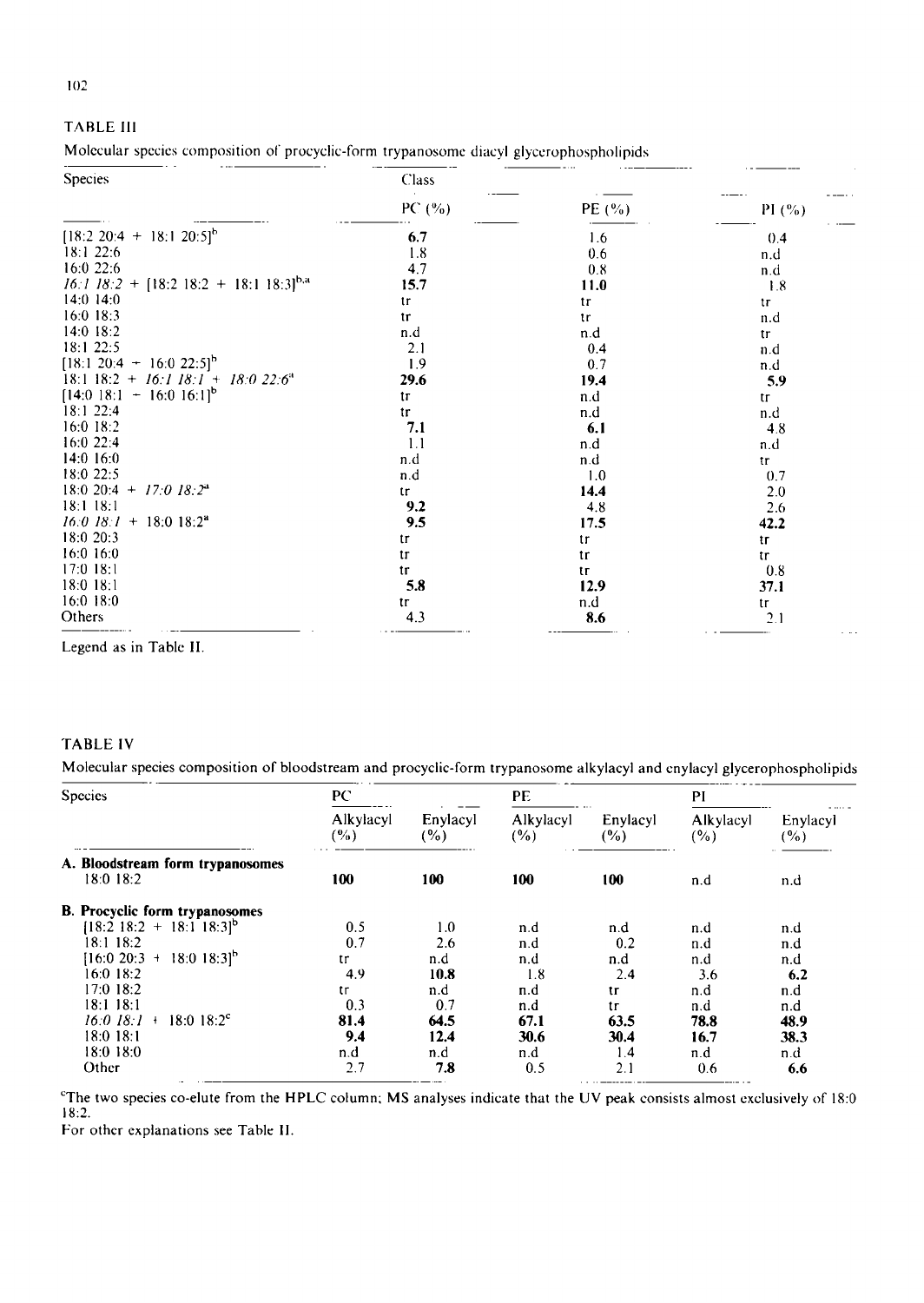As a great deal of information has been obtained on the biosynthesis of GPI anchors in *T. brucei,* a discussion of this aspect of lipid metabolism in light of the present data is warranted. In bloodstream trypanosomes, the final products of GPI biosynthesis (GPI anchor precursors P2 and P3 (refs. 13 and 17); protein GPI anchor) [10] contain fatty acids that are not derived directly from the pool of PI. Rather, the glyceride fatty acids are remodelled by the sequential removal of the *sn-*2 fatty acid (to yield an intermediate termed glycolipid  $\theta$  [19]) replacement with myristate (14:0) from myristoyl-CoA, and then removal and replacement of the *sn*-1 fatty acid [17,19]. This remodelling takes place prior to the addition of the GPI moiety onto VSG [42]. Analysis of glycolipid  $\theta$  has shown that the original *sn-1* fatty acid is stearate (18:0) [19]. The identity of the *sn-2* fatty acid(s) remains unknown. In procyclics, a major product of the GPI-pathway is the PARP membrane anchor. This structure contains stearate at the *sn-1*  position and no substituent at the *sn-2* position [22,23] and thus resembles the PI moiety of glycolipid  $\theta$  seen in bloodstream forms. There is no evidence for the addition of a fatty acid to the glyceride of the protein-linked GPI or its precursor by a mechanism analogous to that seen in bloodstream forms [23], but the first step in remodelling probably takes place as the precursor of the PARP anchor, a lyso species (termed PP1 [22]), is derived from a diacyl form [20]. Thus, in bloodstream and procyclic trypanosomes, the starting material for GPI biosynthesis is a species of diacyl-PI that has stearate at its *sn-!* position. Bloodstream trypanosomes contain only diacyl-Pl. Of this more than 90% of the molecular species contain C18:0. In procyclics, stearate is a component in more than 80% of the molecular species of diacyl-PI. Therefore, in both stages, the PI utilised for glycosylation is probably drawn from a major subpopulation of diacyl-PI.

Although we did not determine the positional distribution of the acyl chains in the individual molecular species, it is probable that the more saturated chains, like stearate,

predominantly occupy the *sn-I* position at the glycerol backbone, whereas the more unsaturated chains are at the *sn-2* position [40]. It will be interesting to determine if the acyl chain at the *sn-2* position determines the potential precursor for GPI synthesis or if any PI molecular species with stearate at the *sn-I*  position can serve as a GPI precursor.

## **Acknowledgements**

We thank Dr. M. Zollinger (SANDOZ, Basel) and Dr. C. Shackleton (Children's Hospital Oakland Research Institute) for the use of their mass spectrometry facilities and for expert advice. This work was supported by NIH grants AI21531 (to G.A.M.C.), AI 28858 (to A.K.M.), and HL 27059 (to Bertram Lubin, Children's Hospital, Oakland Research Institute).

#### **References**

- 1 Mellors, T. and Samad, A. (1989) The acquisition of lipids by African Trypanosomes Parasitol. Today 5, 239 244.
- 2 Dixon, H. and Williamson, J. (1970) The lipid composition of blood and culture forms of *Trypanosorna lewisi* and *Trypanosoma rhodesiense* compared with that of their environment. Comp. Biochem. Physiol. 33, 111-128.
- 3 Cross, G.A.M. (1990) Glycolipid anchoring of plasma membrane proteins. Annu. Rev. Cell Biol. 6, 1-39.
- 4 Low, M.G. (1989) The glycosylphosphatidylinositol anchor of membrane proteins. Biochim. Biophys. Acta 988,427-454.
- 5 Ferguson, M.A.J. and Williams, A.F. (1988) Cellsurface anchoring of protein via glycosyl-phosphatidylinositol structure. Annu. Rev. Biochem. 57, 285- 320.
- 6 Ferguson, M.A.J., Homans, S.W., Dwek, R.A. and Rademacher, T.W. (1988) Glycosylphosphatidylinositol moiety that anchors *Trypanosorna brucei* variant surface glycoprotein to the membrane. Science 239, 753-759.
- 7 Homans, S.W., Ferguson, M.A.J., Dwek, R.A., Rademacher, T.W., Anand, R. and Williams, A.F. (1988) Complete structure of the glycosyl-phosphatidylinositol membrane anchor of rat brain Thy-I glycoprotein. Nature 333, 269 272.
- 8 Roberts, W.L., Santikarn, S.. Reinhold, V.N. and Rosenberry T.L. (1988) Structural characterization of the glycoinositol phospholipid membrane anchor of human erythrocyte acetylcholinesterase by fast atom bombardment mass spectrometry. J. Biol. Chem. 263, 18776-18784.
- 9 Schneider, P., Ferguson, M.A.J., McConville, M.J.,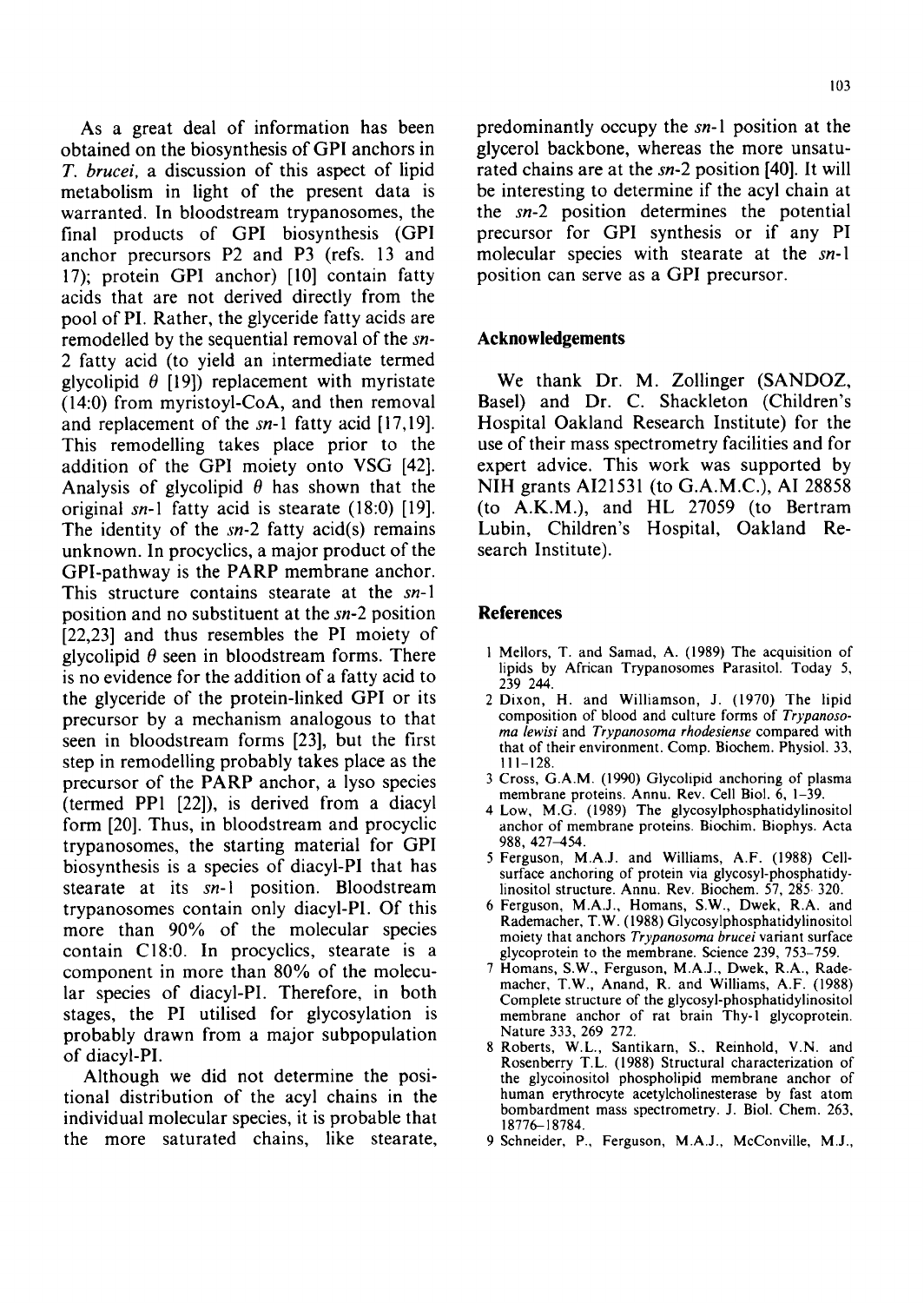Mehler. A., Homans, S.W. and Bordier, C. (1990) Structure of the glycosyl-phosphatidylinositol membrane anchor of *Leishmania major* promastigote surface protcasc. J. Biol. Chem. 265, 16955 16964.

- 10 Ferguson, M.A.J., Low, M.G. and Cross, G.A.M. (1985) Glycosyl-sn-l,2-dimyristylphosphatidyl inositol is covalently linked to *Trypanosoma brucei* variant surface glycoprotein. J. Biol. Chem. 260. 14547 14555.
- 11 Doering, T.I,., Raper. J., Buxbaum, L.U., Adams, S.P., Gordon, J.L., Hart, G.W. and Englund, P.T. (1991) An analog of myristic acid with selective toxicity for African trypanosomes. Science 252. 1851 1854.
- 12 Krakow, J.C.. Hereld, D., Bangs. J.D., Hart, G.W. and Englund P.T. (1986) Identification of a glycolipid precursor of the *Trypanosoma hrucei* variant surface glycoprotein. J. Biol. Chem. 261, 12147 12153.
- 13 Menon, A.K., Mayor, S., Ferguson. M.A.J., Duszenko, M. and Cross, G.A.M. (1988) Candidate glycophospholipid precursor for the glycophosphatidylinositol membrane anchor of *Trypanosoma brucei* variant surface glycoproteins. J. Biol. Chem. 263, 1970-1977.
- 14 Masterson, W.J., Doering. T.L.. Hart, G.W. and Englund, P.T. (1989) A novel pathway for glycan assembly: Biosynthesis of the glycosyl-phosphatidylinositol anchor of the trypanosome variant surface glycoprotcin. Cell 56, 793--800.
- 15 Doering, T.L., Masterson, W.J. Englund, P.T. and Hart, G. W. (1989) Biosynthesis of the glycosylphosphatidylinositol membrane anchor of the trypanosome variant surface glycoprotein. J. Biol. Chem. 264, 11168 11173.
- 16 Mayor, S., Menon, A.K., Cross. G.A.M., Ferguson, M.A.J., Dwek, R.A. and Rademacher, T.W. (1990) Glycolipid precursors for the membrane anchor of *Trypanosoma brucei* variant surface glycoprotein. 1. Glycan structure of the phosphatidylinositol-specific phospholipase C sensitive and resistant glycolipids. J. Biol. Chem. 265, 6164-6173.
- 17 Mayor, S., Menon, A.K. and Cross, G.A.M. (1990) Glycolipid precursors for the membrane anchor of *Trvpanosoma hrucei* variant surface glycoprotein. 2. Lipid structures of the phosphatidylinositol-specific phospholipase C sensitive and resistant glycolipids. J. Biol. Chem. 265, 6174-6181.
- 18 Menon, A.K., Schwarz, R.T., Mayor, S. and Cross, G.A.M. (1990) Cell-free synthesis of glycosyl-phosphatidyl inositol precursors for the glycolipid membrane anchor of *Trypanosoma brucei* variant surface glycoprotein: structural characterization of putative biosynthetic intermediates. J. Biol. Chem. 265, 9033-9042.
- 19 Masterson, W.J., Raper, J., Doering, T.L., Hart, G.W. and Englund, P.T. (1990) Fatty acid remodelling: A novel reaction sequence in the biosynthesis of trypanosome glycosylphosphatidylinositol membrane anchors. Cell 62, 73 80.
- 20 Field, M.C., Menon, A.K. and Cross G.A.M. (1992) Developmental variation of glycosylphosphatidylinositol membrane anchors in *Trypanosoma brucei.* In vitro biosynthesis of intermediates in the construction of the GPI anchor of the major procyclic surface glycoprotein. J. Biol. Chem. 267, 5324-5329.
- 21 Clayton, C.E. and Mowatt, M.R. (1989) The procyclic acidic repetitive proteins of *Trypanosoma hrucei* J. Biol. Chem. 264, 15088-15093.
- 22 Field, M.C., Menon, A.K. and Cross, G.A.M. (1991)

Developmental variation of glycosylphosphatidylinositol membrane anchors in *Trypanosoma hrucei.* Identification of a candidate biosynthetic precursor of the GPI anchor of the major procyclic stage surface glycoprotein. J. Biol. Chem. 260, 8392 8400.

- 23 Field, M.C., Menon, A.K. and Cross G.A.M. (1991) A glycosylphosphatidylinositol protein anchor from procyclic stage *Trypanosoma hrucei:* lipid structure and biosynthesis. EMBO.J. 10, 2731 2739.
- 24 Ferguson, M.A.J. (1992) Site of palmitoylation of a phospholipase C-resistant glycosyl-phosphatidylinositol membrane anchor. Biochem. J. 284, 297 300.
- 25 Field, M.C. and Menon, A.K. (1992) Biosynthesis of glycosyl-phosphatidylinositol membrane protein anchors. In Lipid Modifications of Proteins: A Practical Approach (Hooper, N.M. and Turner, A.J.. eds), pp. 155 190. IRL Press, Oxford.
- 26 Brun, R. and Schonenberger, M. (1979) Cultivation and in vitro cloning of procyclic culture forms of *Trypanosoma hrucei* in a semi-defined medium. Acta Trop. 36, 289 292.
- 27 Bütikofer, P., Lin. Z.W., Kuypers, F.A., Scott, M.D., Xu. C., Wagner, G.M., Chiu, D.T.Y. and Lubin, B.H. (1989) Chlorpromazine inhibits vesiculation, alters phosphoinositide turnover and changes deformability of ATP-depleted RBCs. Blood 73, 1699 1704.
- 28 Böttcher, C.J.F., van Gent, C.M. and Pries, C. (1961) A rapid and sensitive sub-micro phosphorous determination. Anal. Chim. Acta 24, 203-208.
- 29 Blank, M.L., Robinson. M., Fitzgerald, V. and Snyder, F. (1984) A novel quantitative method for determination of molecular species of phospholipids and diglycerides. J. Chromatogr. 298,473 482.
- 30 Bütikofer, P., Kuypers, F.A., Shackleton, C., Brodbeck, U. and Stieger, S. (1990) Molecular species analysis of the glycosylphosphatidylinositol anchor of *Torpedo marmorata* acetylcholinesterase. J. Biol. Chem. 265, 18983-18987.
- 31 Kuypers, F.A., Bütikofer, P. and Shackleton, C. (1991). Application of liquid chromatography-thermospray mass spectrometry in the analysis of glycerophospholipid molecular species. J. Chromatogr. 562, 191 206.
- 32 Bütikofer, P., Zollinger, M. and Brodbeck, U. (1992) Alkylacyl glycerophosphoinositol in human and bovine erythrocytes. Molecular species composition and comparision with glycosyl inositolphospholipid anchors of erythrocyte acetylcholinesterases. Eur. J. Biochem. 206, 677 683.
- 33 Godfrey, D.G. (1967) Phospholipids of *Trypanosoma lewisi*, *T. vivax. T. congolense* and *T. brucei.* Experimental Parasitology 20, 106-118.
- 34 Venkatesan, S. and Ormerod, W.E. (1976) Lipid content of the slender and stumpy forms of *Trypanosoma hrucei rhodesiense:* A comparative study. Comp. Biochem Physiol. 53B, 481 487.
- 35 Caroll, M. and McCrorie, P. (1986) Lipid composition of bloodstream forms of *Trypanosoma brucei brucei.*  Comp. Biochem. Physiol. 83B, 647 651.
- 36 Lhomme, O., Bruneteau, M., Costello, C.E., Mas, P., Molot. P.M., Dell. A., Tiller, P.R. and Michel, G. (1990) Structural investigations and biological activity of inositol sphingophospholipids from *Phytophtora capisci.* Eur. J. Biochem. 191, 302 209.
- 37 Singh, B.N., Costello, *C.E.,* Beach, D.H. and Holz, G.G. (1988) Di-O-alkylglycerol, mono-O-alkylglycerol